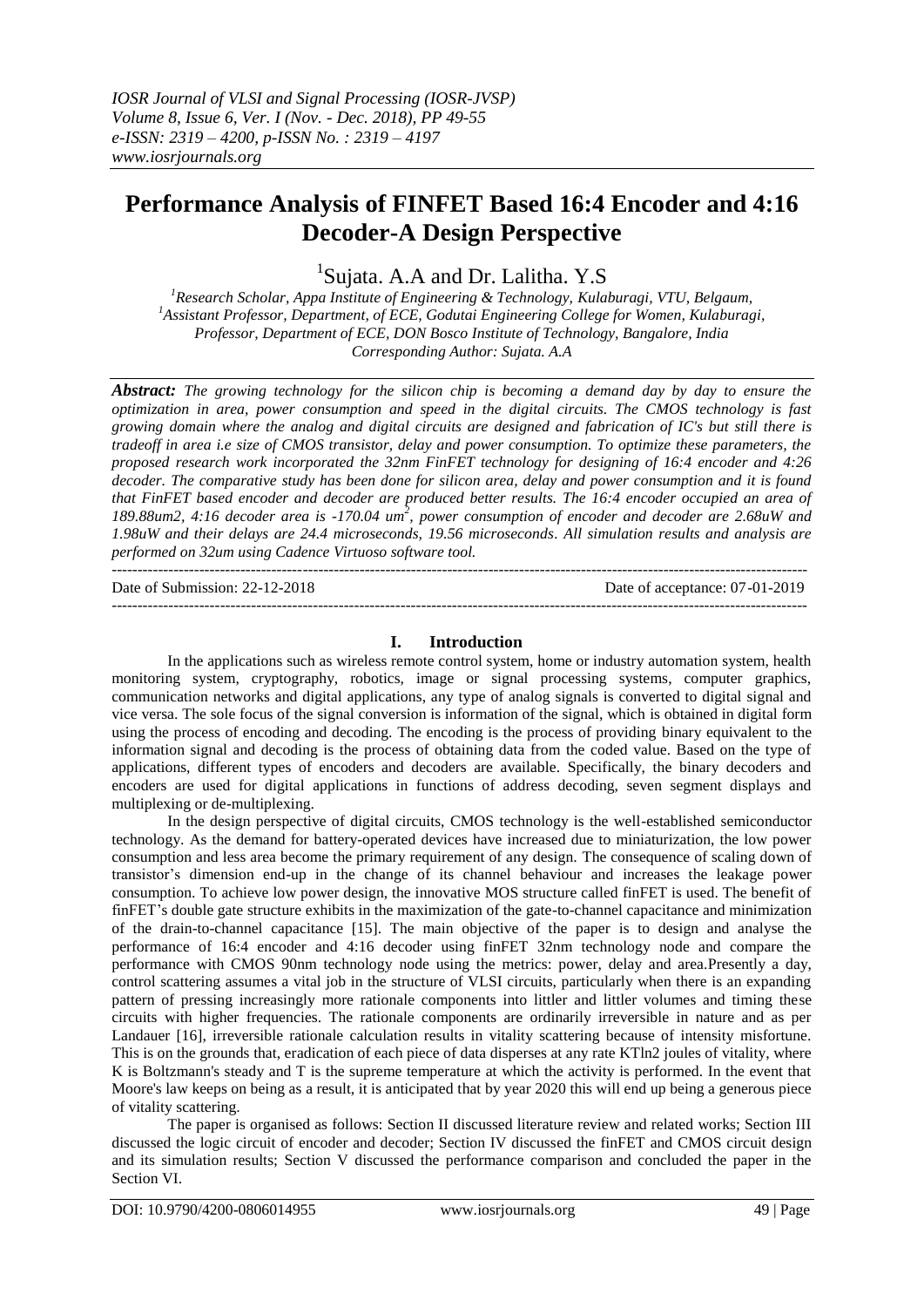## **II. Literature Review And Related Works**

#### **Literature Review**

According to International Roadmap for Devices and Systems (IRDS 2016-17), finFET is the key device architecture that could sustain scaling for high performance logic applications [2]. The path towards denser and faster integration of CMOS technologies scaling faces challenges due to the increasing negative impact of the short channel effects. The resulting degradation in the device performance, reliability and increased power consumption forces the device engineers to develop a non-planar, double gate transistor built on a SOI subtract based on the single gate transistor design [3]. The device which uses a thin silicon fin like structure wrapping-up the channel is called as finFET. The advantages of finFET devices are channel control, over scaling, cost effective and negligible short channel effects. Since finFET is the most promising technology than other semiconductor technologies, the digital circuit is designed using finFET devices to provide better performance and low power consumption.

## **Related works**

Many of the researches contributed in the low power design perspective of digital circuits as follows:

AkasheShyam et al. [1] designed CMOS based 2:4 decoder using self-controllable switch technique to achieve low power and high speed performance

Amuthavalli et al. [4, 6, 7, 9, 12] elaborated the design of different digital circuits in CMOS technology and achieved the reduced subthreshold leakage using leakage reduction technique.

T. B. Singha et al. [5] achieved low power solution to CMOS based 4:2 priority and 2:4 decoder in context of adiabatic logic.

Amitraut et al. [8] discussed the performance of 2:4 decoders using reversible logic for low power consumption. Vanshikha Singh et al. [10] achieved less area and low power in the design of CMOS decoder.

Pranay Kumar Rahi et al. [11] exhaustively discussed the performance of 2-to-4 decoder using 32nm, 45nm and 65nm CMOS technology.

C Y Lee et al. [13] discussed the CMOS based low power encoding technique in the detector application. SakshiSaini et al. [14] achieved low power using leakage reduction technique in CMOS based encoder.

## **III. Logic Circuit Of 16:4 Encoder And 4:16 Decoder**

## **16:4 Encoder**

A 16:4 encoder is digital circuit which provides binary equivalent (1010101010101010) of any of the asserted input signal (0110010001000001). The truth table of 16:4 encoder is given in equation (1) and its logic circuit is given Fig.1.

The equation (1) shows the number of variables for all digital 16:4 encoder and its inputs lines are  $I_1I_4$  $I_{13} I_{12} I_{11} I_{10} I_9 I_8 I_7 I_6 I_5 I_4 I_3 I_2 I_1 I_0$  and output lines are  $O_3 O_2 O_1 O_0$ . The logic state '1' presents in the Table.1 response is required for the logic state "0" indicates that it is not. The arbitrary items represents in then equation (1) is 'x' and that could be either '0' or '1'. The  $O_0 O_1$  ………O<sub>4</sub>are the final outputs of the encoder that could response of the given inputs. The output is "0" if there are no inputs i.e all inputs pulses are low. Therefore, encoder outputs are conflicts for the inputs combinations of  $I_{15}I_{14} I_{13} I_{12} I_{11} I_{10}I_9 I_8 I_7 I_6 I_5 I_4 I_3 I_2 I_1 I_0$  $=0000000000000001$ . Hence, if  $I_{15}I_{14}$  are 11 then  $I_{15}$  will be encoded.

From eq. (1), we see that the priority encoder is mainly made up of logic OR and AND functions.

 $O_0 = \overline{(\overline{D_8D_9)(D_{10}D_{11})(D_{12}D_{13})(D_{14}D_{15})}$  $0_1 = \overline{(\overline{D_4D_5})(\overline{D_6D_7})(\overline{D_{12}D_{13}})(\overline{D_{14}D_{15}})}$  $O_2 = \overline{(\overline{D_2D_3})(\overline{D_6D_7})(\overline{D_{10}D_{11}})(\overline{D_{14}D_{15}})}$  $0_3 = \overline{(\overline{D_1D_3})(\overline{D_3D_7})(\overline{D_9D_{11}})(\overline{D_{13}D_{15}})}$ (1)

In any case, the OR rationale contained in Y1 and Y0 can't be gotten by coupling the things on the privilege of the articulations specifically in light of the fact that there may be an indistinguishable piece "1" in various sources of info that will actuate staggered powers in the yields Y1 and Y0. Aside from this, no less than two so as are required to accomplish Y0. One is utilized to acquire 2 1 I and the other is utilized to get I3+I2I1. GS is additionally hard to acquire utilizing an AND door in light of the fact that there are an excessive number of sources of info. To stay away from staggered forces, diminish the quantity of SOAs and abstain from utilizing AND rationale for various sources of info, the articulations are altered as shown in Fig.1 (a). and its simulated results are shown in Fig.1 (b).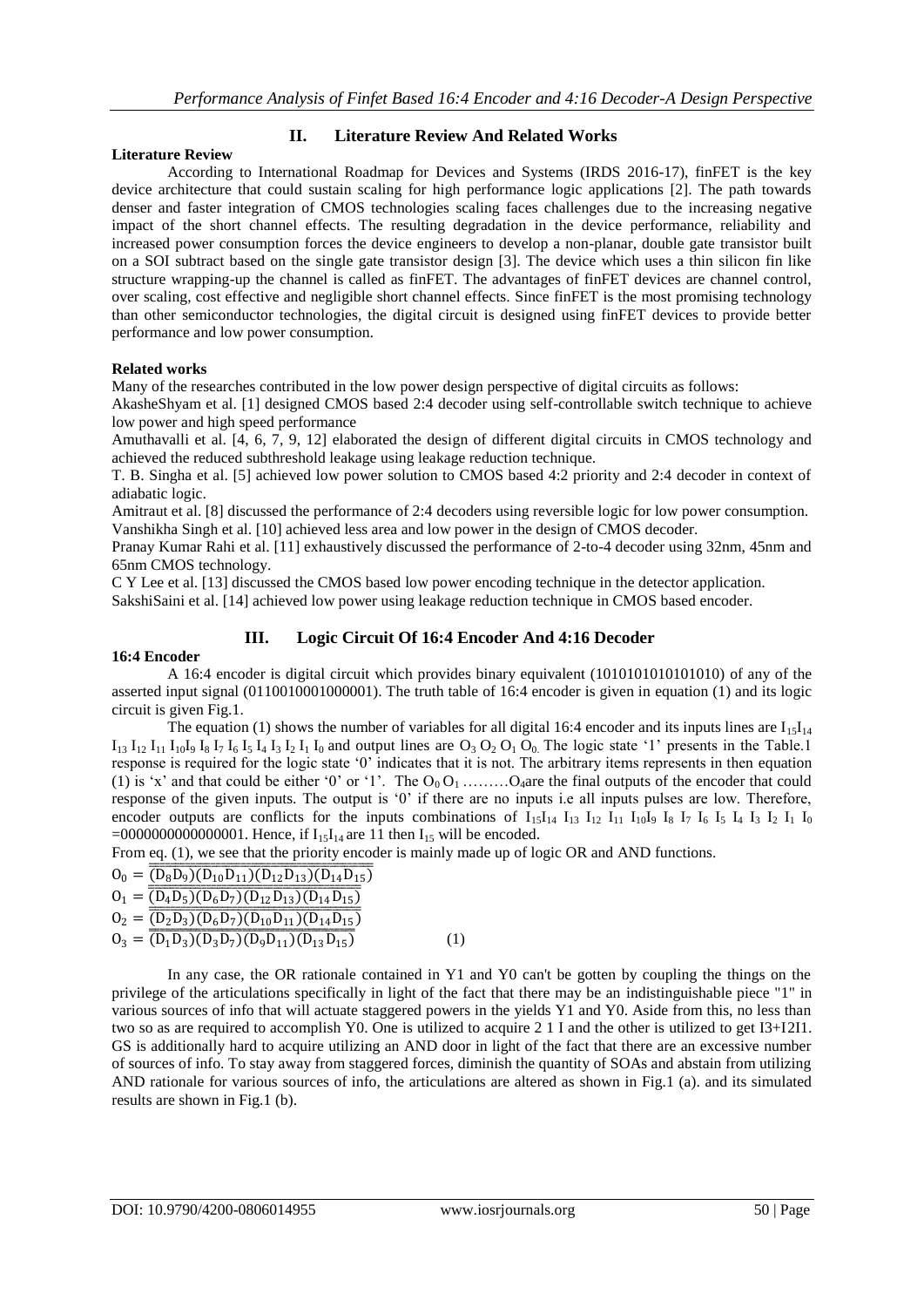



**Fig.1(c).**Layout design of 16:4 encoder and verification of DRC and LVS for generation of chip level.

The framework arrangement is represented in Fig. 1. As to, the power of the test light  $I_2$  is regulated by the force of the siphon light  $I_{15}$  as indicated by the XGM impact in the SOA. At the point when  $I_{15}$  is solid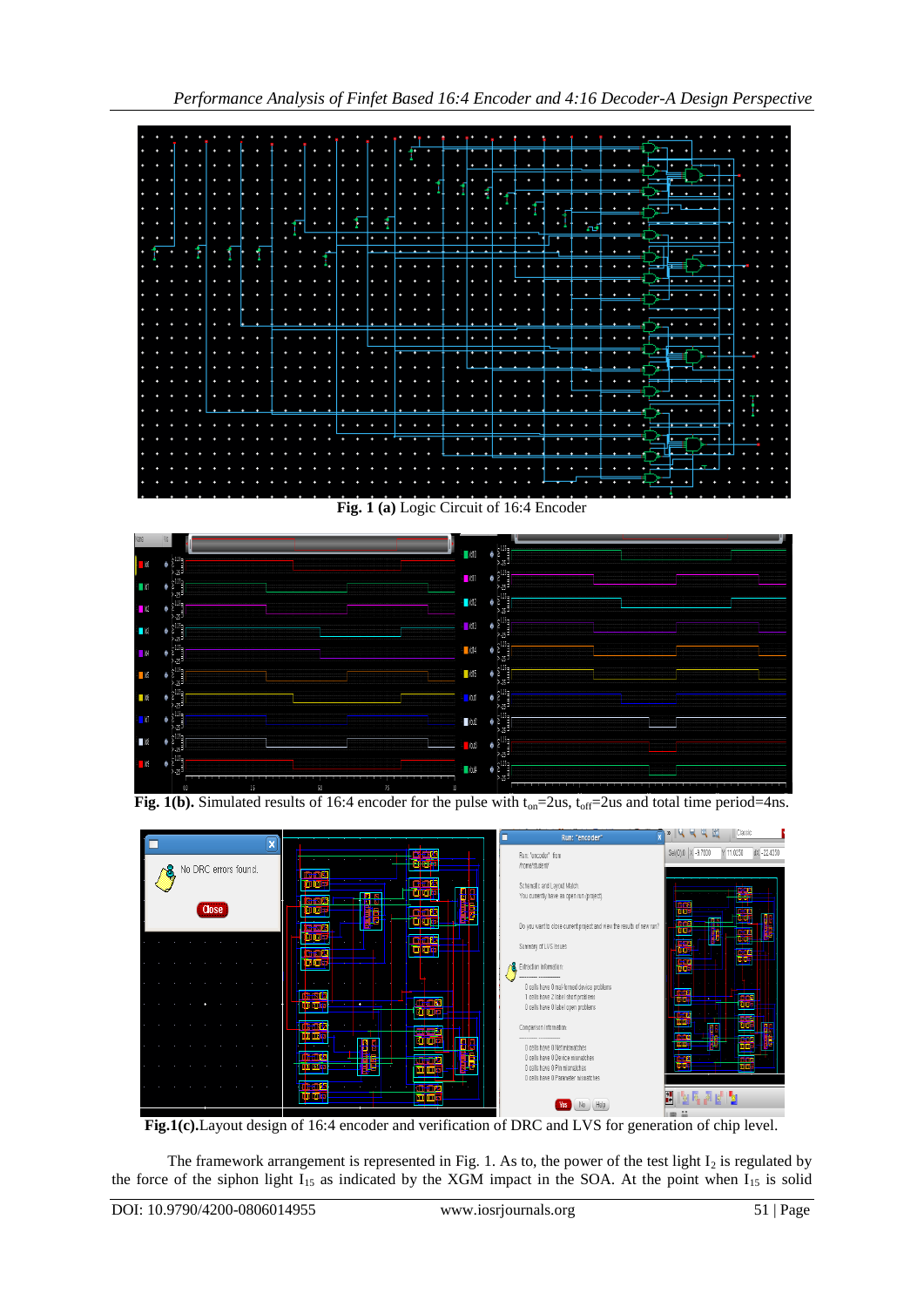(abnormal state), bearers in SOA1 are vigorously devoured and SOA1 winds up soaked. In this manner,  $I_{14}$  can't be enhanced and the yield is "0". Unexpectedly, when  $I_{15}$  is feeble (low dimension), no transporters in SOA1 are expended and  $I_{14}$  is intensified. The proposed encoder is designed for chip level using 32nm technology in terms of layout and validated the area, power and delay from layout design as shown in Fig. 1(c).

### **4:16Decoder**

A 4:16 is a digital circuit which is used to get the desired signal output from the input code. The truth table of 4:16 decoder is given in Table in 2 and its logic circuit is given Fig. 2.The encoder and decoder also challenge task to carry out complete physical design for that, after adding power supply, the pins were arranged around that outer side of the chip with their placement based on codec functionality. The encoder data input and output bus width lines are carefully placed in order to transfer the information from the encoder to decoder were placed on the upper and lower respectively. The digital physical layout process starts with floor planning and finish with post routing. The complete process around forty two steps to design the complete 16:4 bit CODEC digital physical layout as shown in Fig.2 (c). Finally we have investigated from our design with different parameters to minimize the power, area and timing for battery based devices in multimedia applications and these results are shown in the Fig.2(a). The design is simulated using Cadence NC Launch for the pulse period of  $t_{on}$ =2us,  $t_{off}$ =2us and total time period=4ns and results are shown in Fig. 2(b).

Decoder Design equation: Inputs (A,B,C,D)

 $\text{Output: } (\text{q}_0\text{q}_1\text{q}_2\text{q}_3\text{q}_4\text{q}_5\text{q}_6\text{q}_7\text{q}_8\text{q}_9\text{q}_{10}\text{q}_{11}\text{q}_{12}\text{q}_{13}\text{q}_{14}\text{q}_{15)}$ 

 $q_0 = (\bar{A}\bar{B}\bar{C}\bar{D}), q_1 = (\bar{A}\bar{B}\bar{C}D), q_2 = (\bar{A}\bar{B}C\bar{D}), q_3 = (\bar{A}\bar{B}CD), q_4 = (\bar{A}B\bar{C}\bar{D}),$  $q_5 = (\bar{A}B\bar{C}D), q_6 = (\bar{A}B\bar{C}\bar{D}), q_7 = (\bar{A}B\bar{C}D), q_8 = (A\bar{B}\bar{C}\bar{D}), q_9 = (A\bar{B}\bar{C}D), q_{10} = (A\bar{B}\bar{C}\bar{D}), q_{11} =$  $(A\overline{B}CD)$ ,  $q_{12} = (AB\overline{C}D)$ ,  $q_{13} = (AB\overline{C}D)$ ,  $q_{14} = (AB\overline{C}D)$ ,  $q_{15} = (ABCD)$ 



**Fig. 2** (a). Logic Circuit of 4:16 Decoder



**Fig.2(b)**. Simulated results of 4:16 decoder for pulse with  $t_{on}=2$ us,  $t_{off}=2$ us and total time period=4ns.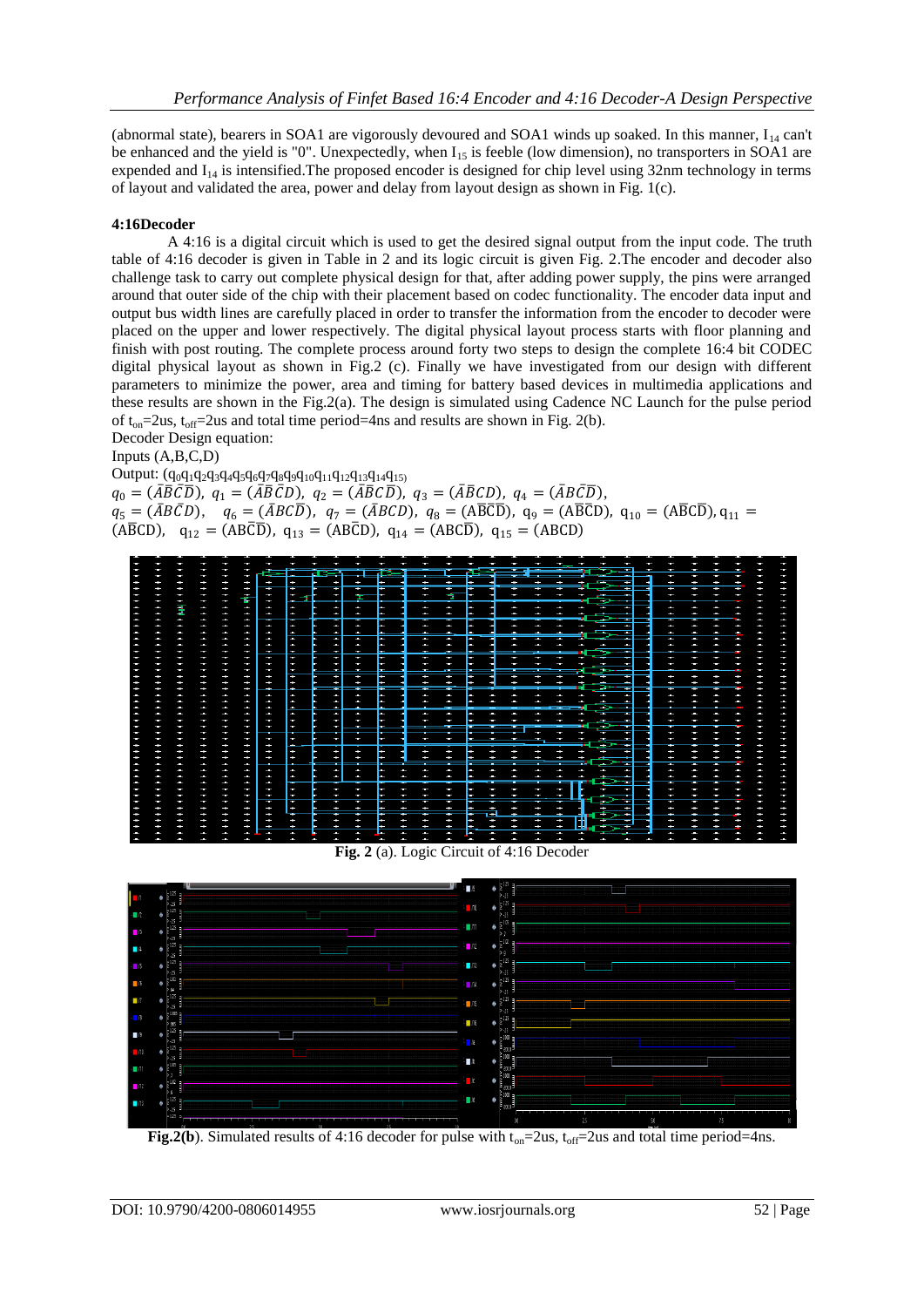*Performance Analysis of Finfet Based 16:4 Encoder and 4:16 Decoder-A Design Perspective*



**Fig. 2(c).** Layout design of 4:16 decoder using 32 nm FinFET based and its DRC and LVS Verification.



**Fig. 3 (a).** 4-bit input NAND gate which is used for the design of encoder and decoder and its simulated results for pulse width of 10nm,  $t_{on} = 4$ um and  $t_{off} = 4$ um.



**Fig. 3** (b).Layout design of NAND gate and its DRC and VLS Verification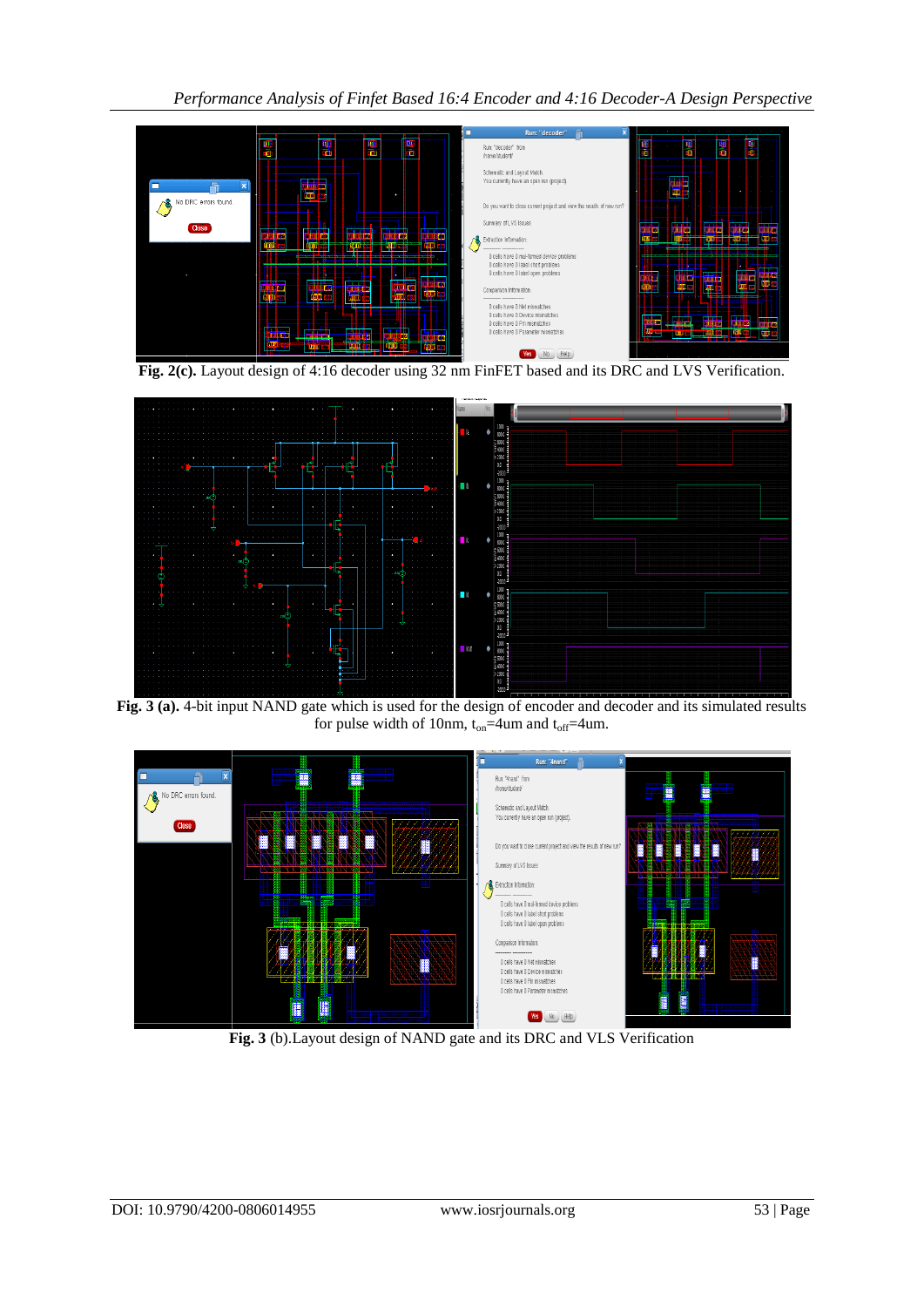

**Fig. 4(a).** Schematic diagram of 2 input NOR gate and its simulated results



**Fig.4(b).** Layout design of NOR gate and its DRC and LVS Verification

| 11.<br>Periormance Comparision |            |                    |             |                 |             |                 |
|--------------------------------|------------|--------------------|-------------|-----------------|-------------|-----------------|
| Component                      | CMOS 45nm  |                    | finFET 65nm |                 | finFET 32nm |                 |
|                                | Power(uW)  | Area               | Power       | Area            | Power       | Area            |
|                                | [16]       | ${\rm (um^2)}[16]$ | (uW)        | $\text{(um}^2)$ |             | $\text{(um}^2)$ |
| NAND (4 <i>input</i> )         | 56.7       | 732.1              | 76.5        | 856.3           | 108.54pW    | 2.56            |
| $NOR$ (2-input)                | 83.5       | 864.4              | 95.3        | 1034.4          | 31.39nW     | 2.01            |
| 4:16 Decoder                   | 329592.263 | 3237               | 358542.713  | 3628            | 1.982uW     | 170.04          |
| 16:4 Encoder                   | 362858.23  | 3409               | 474625.33   | 4215            | $2.68$ uW   | 189.88          |

**IV. Performance Comparision**

**Table.1** Comparative table between existing and proposed for three different technologies

The Encoder and decoder aredesigned has been effectively actualized with the SOC Encounter apparatuses with 32nm innovation of computerized physical format and the activity of encoding and translating the information from Cadence RTL Compiler code level information, to entryway level and transistor level execution, combination results with structure measurements like power, region and timing completed and contrasted and existing structures. Table-1 Synthesis of Physical Layout Results Implemented in SOC Encounter Tool.

## **V. Conclusion**

The all-advanced 16:4-piece encoder dependent on various heartbeat signals at 20 Gbit/s is proposed and tentatively exhibited utilizing the 4-bit inputs NAND impact in SOAs fell with detuning NOR entryways. As the last outcomes, right and clear transient waveforms and open eye designs were acquired, and elimination proportions surpassing 15 dB were accomplished. An increasingly confused computerized need encoder circuit with a higher activity bit rate could be acknowledged by falling the 16:4-piece need encoder 4:16 decoder. In addition, the proposed plan can possibly be substantial scale incorporated.